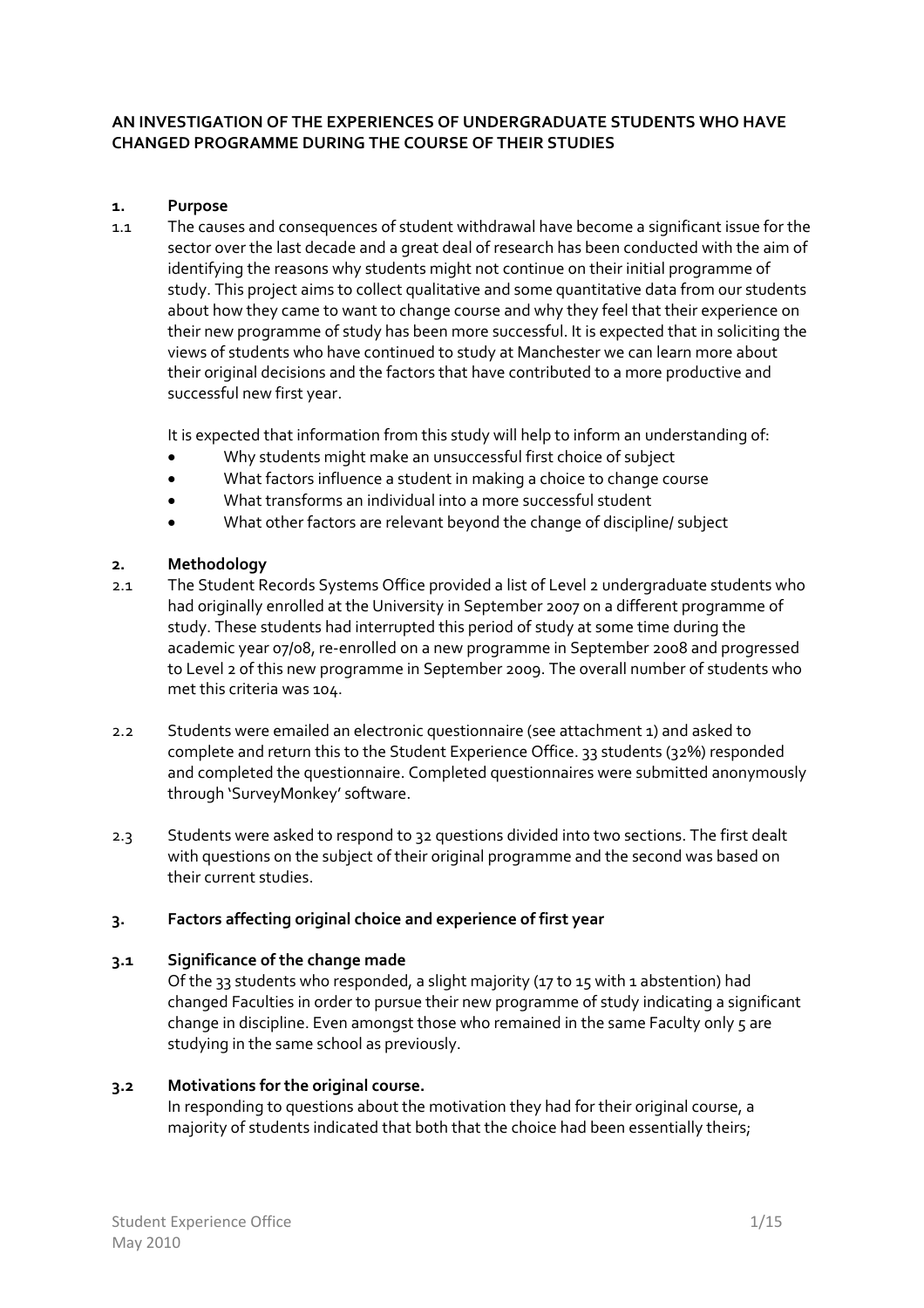

and that a majority of them had done some research into the programme they were applying for;



For a significant majority (27 out of 33) not only the programme but also this University were their first choices in terms of study and institution, although just over half (22) said that they had felt under pressure to apply to university.

### **3.3 Expectations and difficulties experienced.**

Over half the students (22) described themselves as 'excited' or 'very excited' about coming to University, although only 10 out of the 33 felt themselves to be 'confident' or 'very confident'.

Such misgivings proved to be prescient in that 79% (26) described their original programme as 'not how they'd imagined' and  $48\%$  (16) as 'boring/ mostly boring'. 18 students (55%) found it 'hard' and/or 'felt badly prepared'.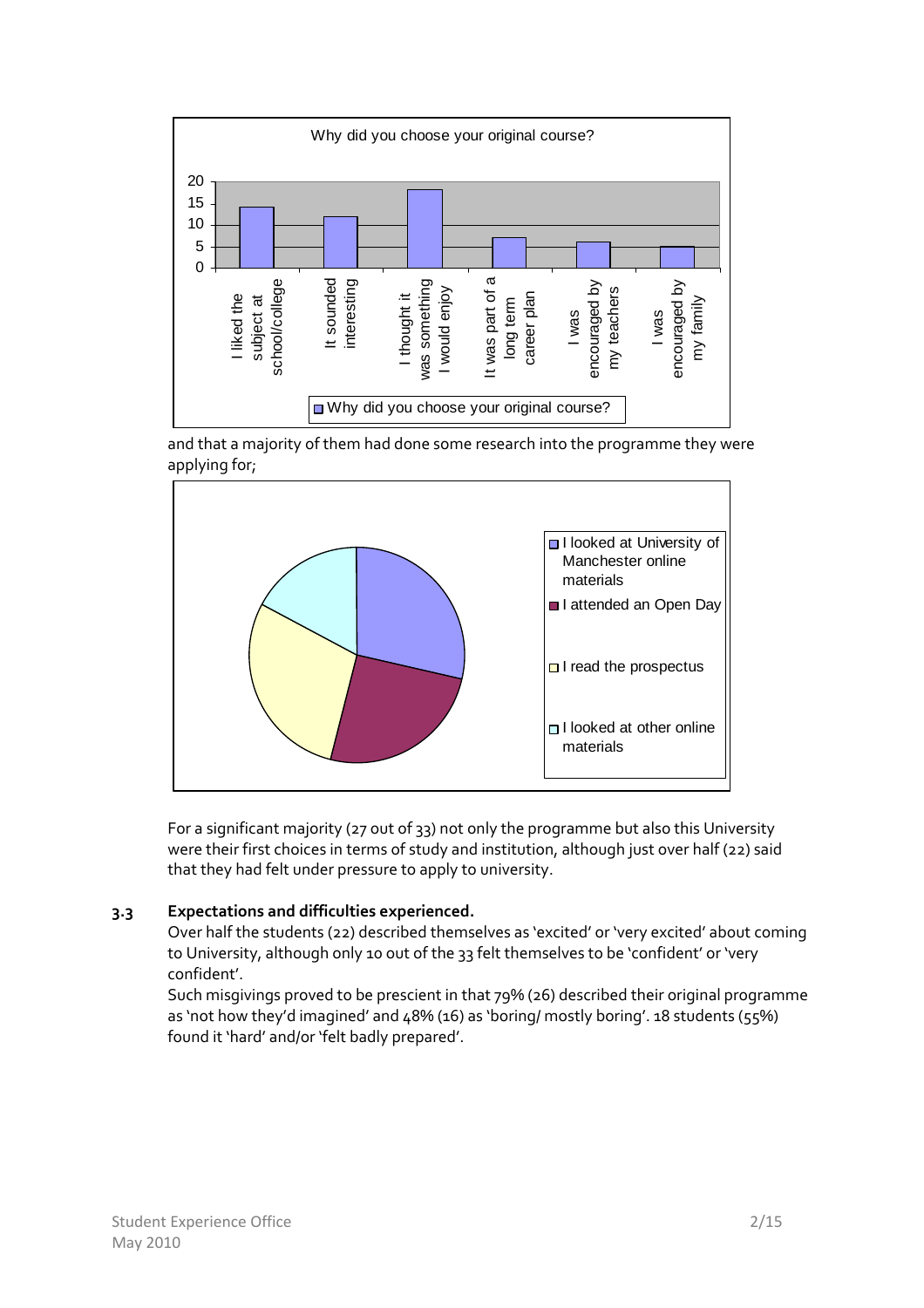

When asked specifically whether they felt that they might have been able to continue with the programme if they had been offered additional support or information, there was strong bias expressed towards a greater level of academic support;



Around a third (12) felt that they could have taken some action – principally asked for help and/ or done more work which might have enabled them to stay on the programme.

### **3.4 Positive experiences of Manchester**

### **3.5.1 Accommodation**

73% of students (24) agreed with the statement 'I felt safe and comfortable in my hall' with 55% saying 'I loved where I was living'

## **3.5.2 Social connections**

A majority of students (19 & 18 respectively) stated that they 'had a lot of friends' and 'enjoyed the social life'

### **3.5.3 Independence**

A significant majority of students (20 / 61%) disagreed with the statement that 'missing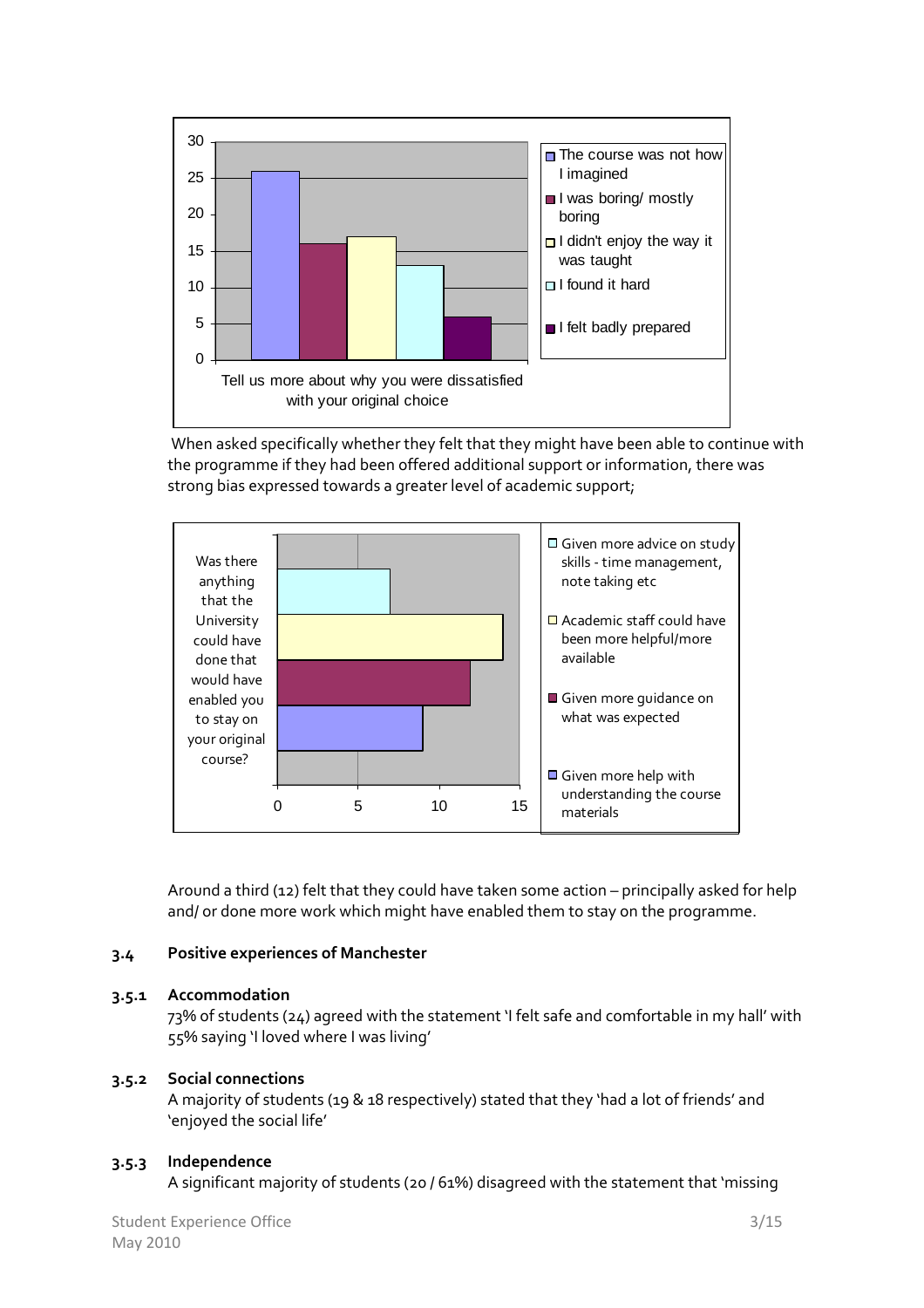family and friends interfered with their enjoyment of the course'. They overwhelmingly enjoyed living independently (85%) and being in Manchester (73%)

## **3.5.4 Connection to the University.**

73% of the students said that, on their original course, they had enjoyed 'being part of the University'

## **4. Factors affecting second choice and experience of the new first year**

### **4.1 Research**

Again a majority of students had looked at online materials when researching their transfer although a larger number had spoken with a member of staff from the new subject area than had when making the first choice (20 as opposed to 12). When they were asked specifically about whether and where they had sought advice, the majority had spoken with family (82%) or friends (73%). A much smaller number had asked the advice of a member of staff from the University – 8 had spoken with their academic adviser and 8 with someone from the Careers Service, 7 had discussed the issue with the Academic Advisory Service.

## **4.2 Perceived reasons for current success**

A majority of students attributed their more successful progress on their current programme to the fact that they were more interested in the subject area (29 out of 33/ 88%) and that the style of teaching suited them better (61%). The same proportion (61%) reported that academic staff were more approachable.

## **5. Conclusions**

# **5.1 Reasons for and Implications of the first unsuccessful choice**

As with many other studies, the primary importance of making a good first choice of discipline is clear. In practice, though, students do not find this an easy process even when they have undertaken a reasonable level of research into the programme and its delivery. One student even noted that despite attending for an interview she had

"(I) Looked at everything (to do with the original choice) with rose tinted specs and got rather single minded";

possibly implying that even where potential difficulties were flagged up to her she ignored any information that didn't match her expectations and preconceptions. Students clearly also pursued subjects that had interested them at school/ college without perhaps understanding the potentially different focus at HE level

"……… was always my favourite subject at school so I was really surprised to find myself hating it."

"It was really my problem, i was not happy, i rushed into university …… On top of this, picking engineering was the logical choice but not the right one for me"

## In addition, and again perhaps unsurprisingly, students also tended to be influenced by parental expectation;

"18 year olds perspectives are based a lot on what their teachers/parents tell them & I almost needed permission from someone to be able to follow a career that wasn't the most academic/hardest route"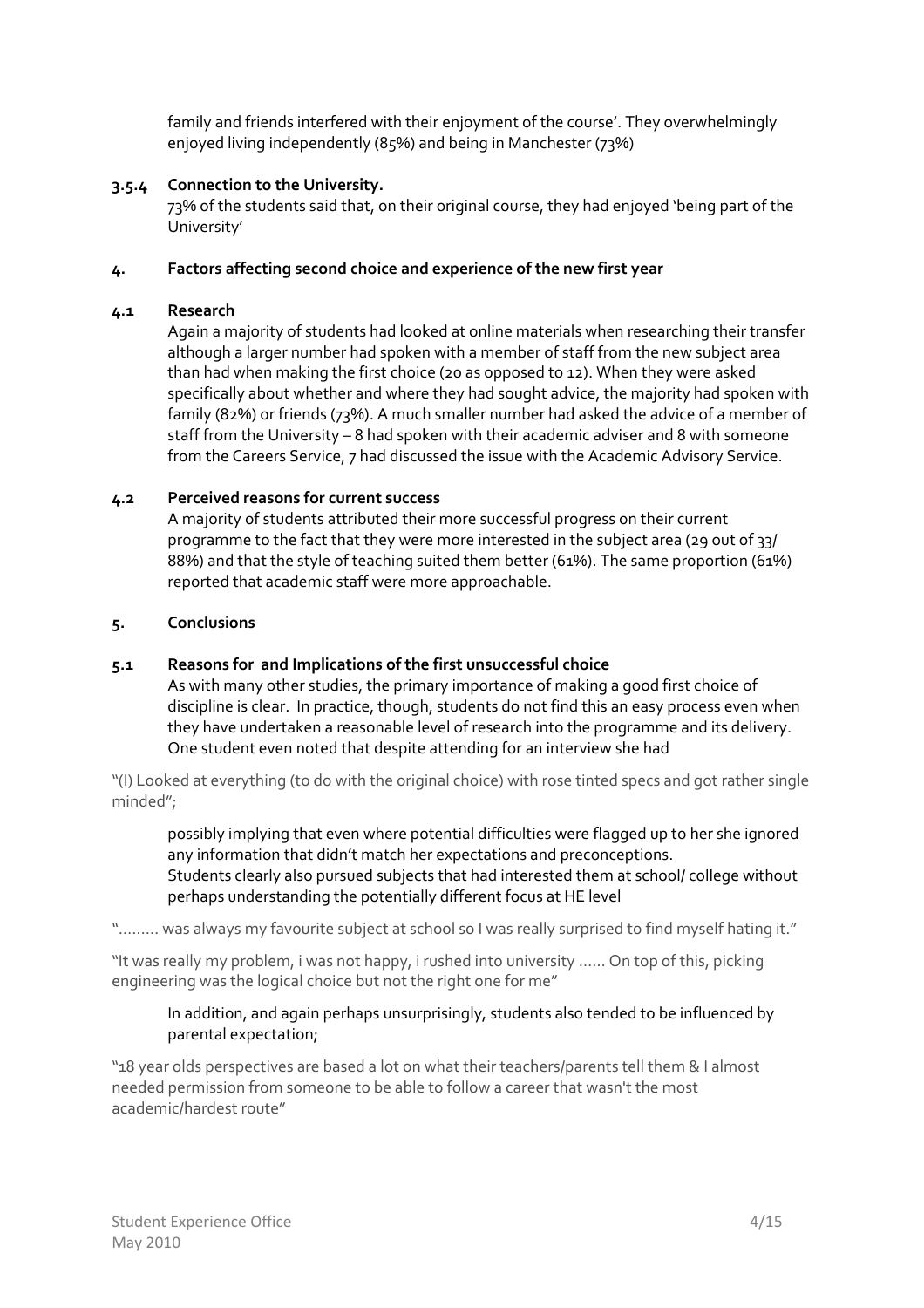### or by an unrealistic expectation of what a new subject would be like;

"I had visions of the course (BSc Zoology) being some sort of mixture of animal wrangling and study of animal trivia. I was wrong. It is a hard, modern, credible, scientific degree"

### **5.2 The importance of creating connections**

One of the key messages from this report would indicate that, even where students are experiencing significant academic difficulties, if they are able to create strong connections socially and/ or to the institution as a whole, it is possible to retain those individuals at the University.

"Few things were to my taste on the (original) course but I loved everything else, that's why I came back."

## **5.3 Advice Seeking**

One aspect of the students' experience which was very marked was their inclination to ask advice of friends and family rather than to look for guidance from University based sources of support. In part this may reflect the fact that a majority of students' parents had attended university (52%); or be linked to levels of maturity and independence in current first year undergraduates.

### **5.4 Possibility of being successful after transfer**

One very positive feature of the report is the significant number of transferred students who have progressed successfully onto their new programme of study. The students themselves who added their own comments about this tended to cite greater levels of maturity as being primarily responsible;

"17/18 years is too young to be deciding on a path for the rest of your life"

"My choice to change courses had very little to do with any way the course was taught, as I feel the ……. Department are very good at what they do. It was more of a personal decision, having felt that the course had become something I was no longer interested in, as well as the desire to return home and join the majority of my friends on a gap year which gave me the opportunity and find my feet a bit more before returning to university."

" (I) Could have approached the (original) course with a more positive attitude"

### Especially positive, were the comments in which students acknowledged that the initial experience had in itself been valuable to their overall situation;

" I do not regret my year in Physics, it was a valuable learning experience"

"Simply put, my original course was just not for me. I felt it was a dead end and changing degree was the best decision i ever made - even if it did set me back by a year!"

### **5.5 Motivations for progression**

This study would certainly imply that students are perhaps less strategic and career driven than is sometimes assumed. All those who made an additional comment about why they felt they had been able to persist on the second programme, prioritised the importance of their enjoyment of the subject itself;

" (I) thought it (the original choice) was a good career choice, I was given the impression by my teachers/parents that the subjects I wanted to do were a lot less 'worthy'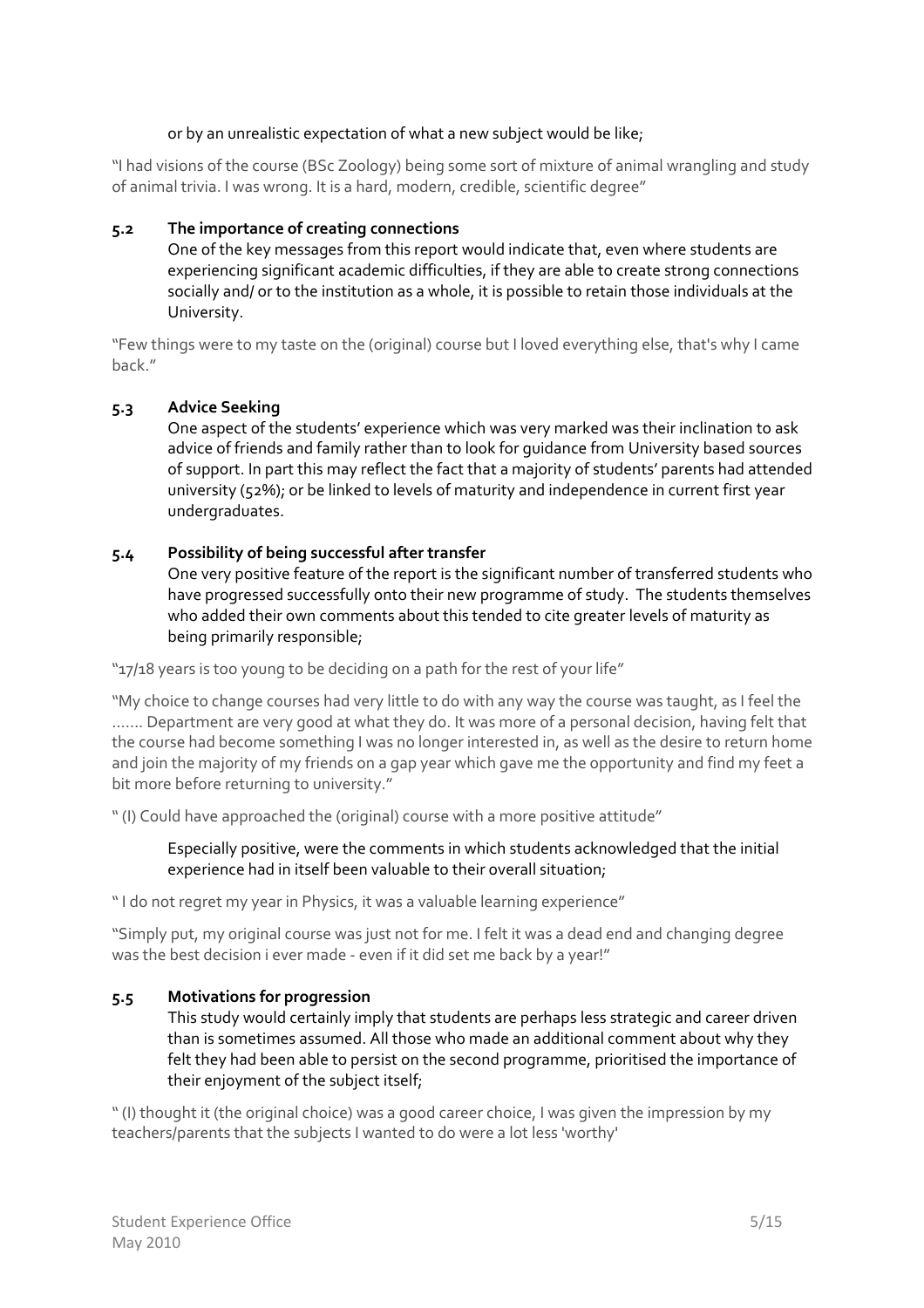"now I see that I don't care about money or status, I just want a career that's 'worth doing' because it helps people"

"I am simply more interested"

## **6. Bibliography**

Charlton, John P; Barrow, Corinne and Hornby‐Atkinson, Pat (2006) "Attempting to predict withdrawal from higher education using demographic, psychological and educational measures" Research in post‐Compulsory Education, 11: 1,31‐47

Davies, R & Elias P (2003) "Dropping out : a study of early leavers from higher education" Department for Education and Skills Research Report 386 (Norwich, UK, Queen's Printer)

Harrison, Neil (2006) "The impact of negative experiences, dissatisfaction and attachment on undergraduate withdrawal" Journal of Further and Higher Education, 30:4,377‐391

National Audit Office (NAO) (2002) "Improving student achievement in English higher education" National Audit Office Report HC486 (London, The Stationery Office)

Ozga, Jenny and Sukhnandan, Laura (1998) "Undergraduate Non‐Completion : Developing an Explanatory Model" Higher Education Quarterly, 52:3, 316‐333

Thomas, Liz (2002) "Student retention in higher education ; the role of institutional habitus" Journal of Educational Policy, 17:4, 423‐442

Yorke M (2002) "Academic failure : a retrospective view from non‐completing students, in M Peelo & T Wareham (Eds) "Failing students in higher education" (Buckingham UK, Society for Research into Higher Education and Open University Press).

Yorke M & Longden B (2004) "Retention and success in higher education" (Maidenhead, UK, Society for Research into Higher Education and Open University Press.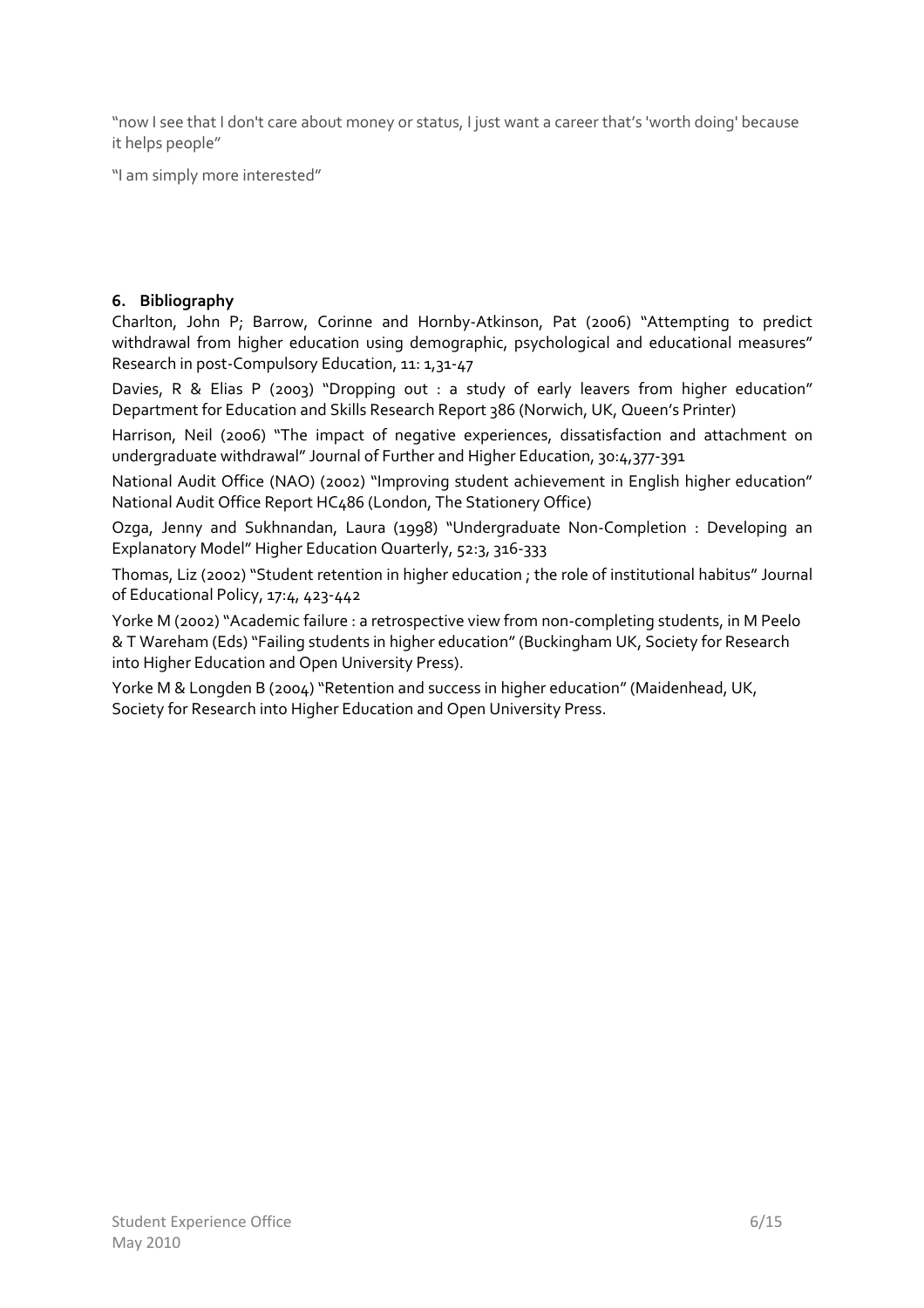#### Attachment 1

We are conducting an online survey to find out about the experiences of undergraduate students who have changed courses since first enrolling at the University. We want to evaluate your experience of making the decision to change and of carrying out that intention as well as your experience on your new programme of study.

We hope that in gathering and evaluating this information we will be able to guide other students more effectively in the decisions they make and provide more informed advice based on your real life experiences.

We would be very grateful for any help that you are able to give to this process. We appreciate any and all information that you can provide.

| <b>Student Experience Office</b><br>0161 27 52073<br>karen.badat@manchester.ac.uk<br>A. Questions about you<br>1. What course are your currently enrolled on at the University?<br>What course are your currently enrolled on at the University?<br>2. What course were you enrolled on when you first came to the University of Manchester?<br>What course were you enrolled on when you first came to the University of Manchester?<br>3. How old were you when you first came to the University? |
|-----------------------------------------------------------------------------------------------------------------------------------------------------------------------------------------------------------------------------------------------------------------------------------------------------------------------------------------------------------------------------------------------------------------------------------------------------------------------------------------------------|
|                                                                                                                                                                                                                                                                                                                                                                                                                                                                                                     |
|                                                                                                                                                                                                                                                                                                                                                                                                                                                                                                     |
|                                                                                                                                                                                                                                                                                                                                                                                                                                                                                                     |
|                                                                                                                                                                                                                                                                                                                                                                                                                                                                                                     |
|                                                                                                                                                                                                                                                                                                                                                                                                                                                                                                     |
|                                                                                                                                                                                                                                                                                                                                                                                                                                                                                                     |
|                                                                                                                                                                                                                                                                                                                                                                                                                                                                                                     |
|                                                                                                                                                                                                                                                                                                                                                                                                                                                                                                     |
|                                                                                                                                                                                                                                                                                                                                                                                                                                                                                                     |
|                                                                                                                                                                                                                                                                                                                                                                                                                                                                                                     |
|                                                                                                                                                                                                                                                                                                                                                                                                                                                                                                     |
|                                                                                                                                                                                                                                                                                                                                                                                                                                                                                                     |
|                                                                                                                                                                                                                                                                                                                                                                                                                                                                                                     |
|                                                                                                                                                                                                                                                                                                                                                                                                                                                                                                     |
| How old were you when you first came to the University?                                                                                                                                                                                                                                                                                                                                                                                                                                             |
| 4. Did your parents/guardians go to University?                                                                                                                                                                                                                                                                                                                                                                                                                                                     |
| Did your parents/quardians go<br>I prefer not to answer<br><b>No</b><br>to University? Yes                                                                                                                                                                                                                                                                                                                                                                                                          |
| 5. Are you the oldest child?                                                                                                                                                                                                                                                                                                                                                                                                                                                                        |
| Are you the oldest child? Yes<br>No<br>I prefer not to answer                                                                                                                                                                                                                                                                                                                                                                                                                                       |
| 6. If you are not the oldest child, do you have older siblings who went to University?                                                                                                                                                                                                                                                                                                                                                                                                              |
| If you are not the oldest child,<br>Yes<br>No<br>do you have older siblings who went<br>to University? I am the oldest child<br>B. Questions about your decision to enrol on your original course                                                                                                                                                                                                                                                                                                   |
| 7. Why did you choose your original course?                                                                                                                                                                                                                                                                                                                                                                                                                                                         |
| Click on all that apply                                                                                                                                                                                                                                                                                                                                                                                                                                                                             |
| I was encouraged by my<br>Why did you choose your<br>It sounded interesting                                                                                                                                                                                                                                                                                                                                                                                                                         |
| original course? Click on all that<br>teachers                                                                                                                                                                                                                                                                                                                                                                                                                                                      |
| I thought it was something I<br>apply I liked the subject at                                                                                                                                                                                                                                                                                                                                                                                                                                        |
| I was encouraged by my<br>would enjoy<br>school/college                                                                                                                                                                                                                                                                                                                                                                                                                                             |
| parents<br>It was part of a long term                                                                                                                                                                                                                                                                                                                                                                                                                                                               |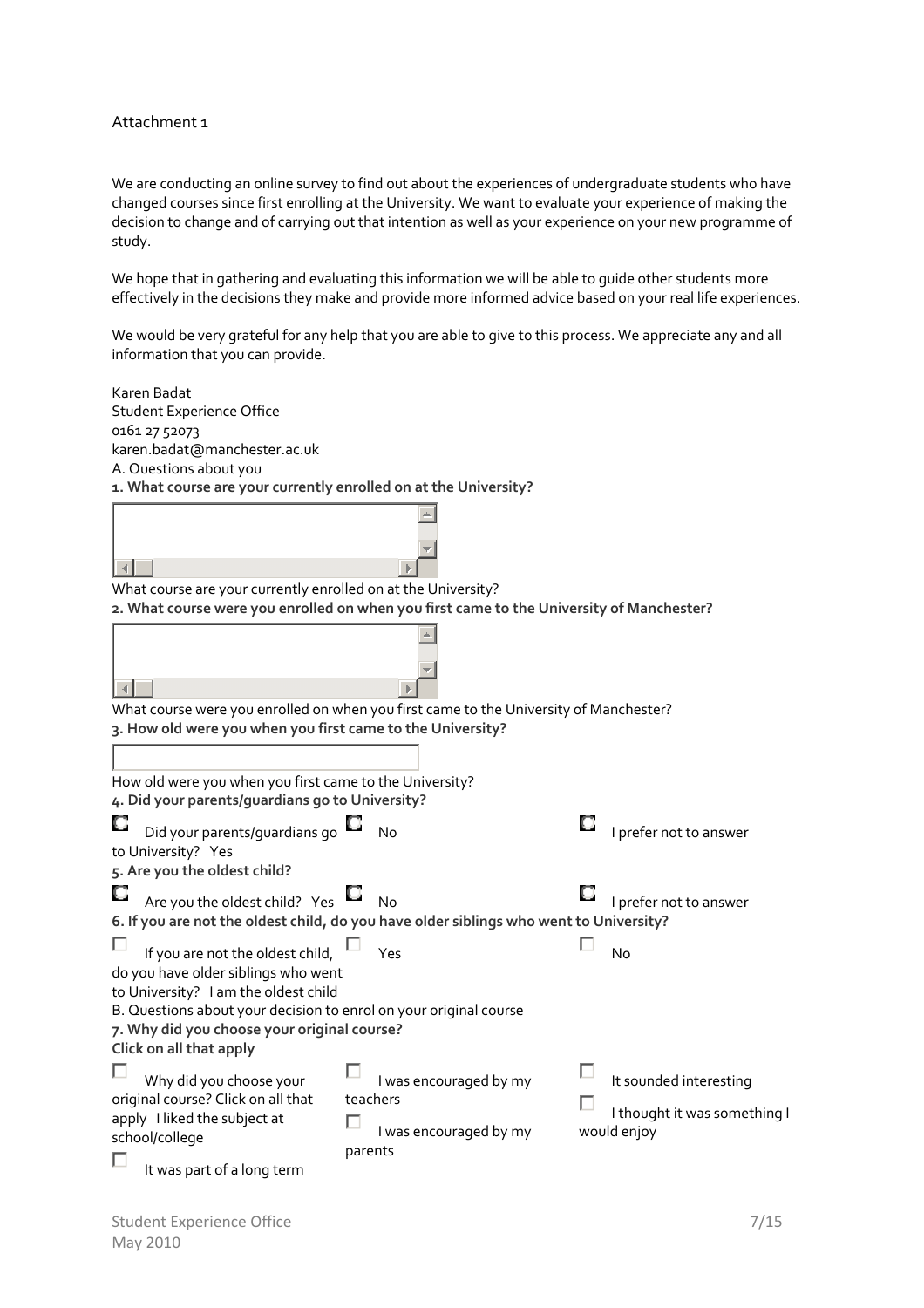| career plan                                                                                        |                              |           |                                     |      |
|----------------------------------------------------------------------------------------------------|------------------------------|-----------|-------------------------------------|------|
|                                                                                                    |                              |           |                                     |      |
|                                                                                                    |                              |           |                                     |      |
| Other (please specify)                                                                             |                              |           |                                     |      |
| 8. How much research did you do about your original course?                                        |                              |           |                                     |      |
| Click on all that apply                                                                            |                              |           |                                     |      |
| How much research did you do                                                                       | I read the prospectus        |           |                                     |      |
| about your original course? Click on                                                               | I looked at other online     |           |                                     |      |
| all that apply I looked at University<br>materials<br>of Manchester online materials               |                              |           |                                     |      |
|                                                                                                    |                              |           |                                     |      |
| I attended an Open Day                                                                             |                              |           |                                     |      |
| Other (please specify)                                                                             |                              |           |                                     |      |
| 9. Did you ask anyone's advice about your original choice?                                         |                              |           |                                     |      |
| Click on all that apply                                                                            |                              |           |                                     |      |
| Did you ask anyone's advice                                                                        | I spoke to friends           |           |                                     |      |
| about your original choice? Click on<br>all that apply I spoke to                                  | I spoke to a careers adviser |           |                                     |      |
| someone/people in my family                                                                        |                              |           |                                     |      |
| I spoke to a teacher                                                                               |                              |           |                                     |      |
|                                                                                                    |                              |           |                                     |      |
| Other (please specify)<br>10. Did you speak to a member of staff or a student from the University? |                              |           |                                     |      |
|                                                                                                    |                              |           |                                     |      |
| Did you speak to a member of staff or a student from the University? Yes                           |                              |           |                                     |      |
| No                                                                                                 |                              |           |                                     |      |
| 11. If yes, click on all that apply                                                                |                              |           |                                     |      |
| If yes, click on all that apply At an Open Day                                                     |                              |           | Online (Facebook or similar)        |      |
| At an interview                                                                                    |                              |           | I already had friends at Manchester |      |
| Other (please specify)                                                                             |                              |           |                                     |      |
| 12. Did you feel under pressure to apply to University?                                            |                              |           |                                     |      |
| Did you feel under pressure to apply to                                                            | O                            | No        |                                     |      |
| University? Yes                                                                                    |                              |           |                                     |      |
| 13. Did you feel under pressure to apply to THIS university?                                       |                              |           |                                     |      |
| Did you feel under pressure to apply to THIS                                                       |                              | No        |                                     |      |
| university? Yes                                                                                    |                              |           |                                     |      |
| 14. Did you/Do you have friends who applied to this University?                                    |                              |           |                                     |      |
| Did you/Do you have friends who applied to this                                                    |                              | <b>No</b> |                                     |      |
| University? Yes                                                                                    |                              |           |                                     |      |
| 15. Was this course your first choice of degree?                                                   |                              |           |                                     |      |
| Was this course your first                                                                         | No                           |           | Prefer not to answer                |      |
| choice of degree? Yes<br>16. Was this University your first choice of Institution?                 |                              |           |                                     |      |
|                                                                                                    |                              |           |                                     |      |
| Was this University your first<br>choice of Institution? Yes                                       | No                           |           | Prefer not to answer                |      |
| 17. Did you come to the University through clearing?                                               |                              |           |                                     |      |
| Did you come to the University                                                                     | No                           |           | Prefer not to answer                |      |
|                                                                                                    |                              |           |                                     |      |
| <b>Student Experience Office</b>                                                                   |                              |           |                                     | 8/15 |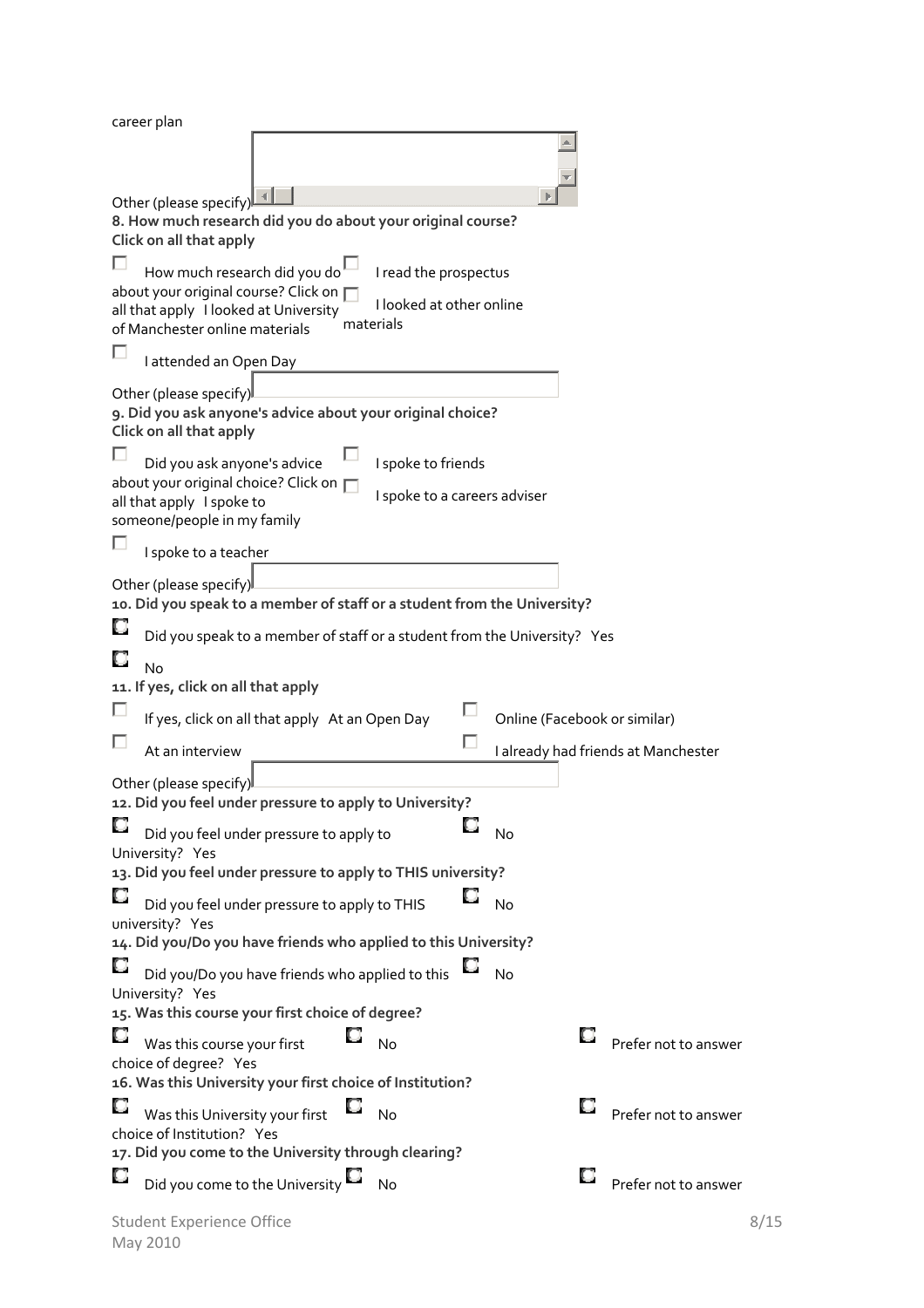| ш<br>Did you have a gap year? Yes<br><b>No</b><br>Prefer not to answer<br>19. How did you feel about coming to University?<br>Click on all that apply<br>I avoided thinking about it<br>How did you feel about coming<br>Indifferent<br>to University? Click on all that apply<br>Worried<br>(Very) excited<br>(Very) confident<br>Other (please specify)<br>20. Did you continue to live at home whilst at University?<br>Did you continue to live at<br>No<br>Prefer not to answer<br>home whilst at University? Yes<br>C. Questions about your experience of your original course<br>21. Tell us more about why you were dissatisfied with your original choice<br>Click on all that apply<br>I wanted more choices about<br>I felt badly prepared<br>Tell us more about why you<br>were dissatisfied with your original<br>what I studied<br>п<br>I was boring/ mostly boring<br>choice Click on all that apply The<br>I didn't enjoy the way it was<br>course was not how I imagined<br>taught<br>I found it hard<br>Other (please specify)<br>22. Was there anything that the University could have done that would have enabled you to stay on your<br>original course?<br>Click on all that apply<br>Administrative staff could have been more<br>Was there anything that the University could<br>have done that would have enabled you to stay on<br>helpful/more available<br>your original course? Click on all that apply Given<br>More opportunities could have been created for<br>more help with understanding the course materials<br>me to talk to other students on the course<br>Given more guidance on what was expected<br>Given more advice on study skills - time<br>Academic staff could have been more<br>management, note taking etc<br>helpful/more available<br>Other (please specify)<br>23. With hindsight, was there anything that you could have done that would have enabled you to stay on<br>your original course?<br>Click on all that apply<br>I could have done more work<br>With hindsight, was there anything that you<br>could have done that would have enabled you to stay<br>U<br>I could have socialised more<br>on your original course? Click on all that apply No | through clearing? Yes<br>18. Did you have a gap year? |  |
|-------------------------------------------------------------------------------------------------------------------------------------------------------------------------------------------------------------------------------------------------------------------------------------------------------------------------------------------------------------------------------------------------------------------------------------------------------------------------------------------------------------------------------------------------------------------------------------------------------------------------------------------------------------------------------------------------------------------------------------------------------------------------------------------------------------------------------------------------------------------------------------------------------------------------------------------------------------------------------------------------------------------------------------------------------------------------------------------------------------------------------------------------------------------------------------------------------------------------------------------------------------------------------------------------------------------------------------------------------------------------------------------------------------------------------------------------------------------------------------------------------------------------------------------------------------------------------------------------------------------------------------------------------------------------------------------------------------------------------------------------------------------------------------------------------------------------------------------------------------------------------------------------------------------------------------------------------------------------------------------------------------------------------------------------------------------------------------------------------------------------------------------------------------------------------------------------------------------|-------------------------------------------------------|--|
|                                                                                                                                                                                                                                                                                                                                                                                                                                                                                                                                                                                                                                                                                                                                                                                                                                                                                                                                                                                                                                                                                                                                                                                                                                                                                                                                                                                                                                                                                                                                                                                                                                                                                                                                                                                                                                                                                                                                                                                                                                                                                                                                                                                                                   |                                                       |  |
|                                                                                                                                                                                                                                                                                                                                                                                                                                                                                                                                                                                                                                                                                                                                                                                                                                                                                                                                                                                                                                                                                                                                                                                                                                                                                                                                                                                                                                                                                                                                                                                                                                                                                                                                                                                                                                                                                                                                                                                                                                                                                                                                                                                                                   |                                                       |  |
|                                                                                                                                                                                                                                                                                                                                                                                                                                                                                                                                                                                                                                                                                                                                                                                                                                                                                                                                                                                                                                                                                                                                                                                                                                                                                                                                                                                                                                                                                                                                                                                                                                                                                                                                                                                                                                                                                                                                                                                                                                                                                                                                                                                                                   |                                                       |  |
|                                                                                                                                                                                                                                                                                                                                                                                                                                                                                                                                                                                                                                                                                                                                                                                                                                                                                                                                                                                                                                                                                                                                                                                                                                                                                                                                                                                                                                                                                                                                                                                                                                                                                                                                                                                                                                                                                                                                                                                                                                                                                                                                                                                                                   |                                                       |  |
|                                                                                                                                                                                                                                                                                                                                                                                                                                                                                                                                                                                                                                                                                                                                                                                                                                                                                                                                                                                                                                                                                                                                                                                                                                                                                                                                                                                                                                                                                                                                                                                                                                                                                                                                                                                                                                                                                                                                                                                                                                                                                                                                                                                                                   |                                                       |  |
|                                                                                                                                                                                                                                                                                                                                                                                                                                                                                                                                                                                                                                                                                                                                                                                                                                                                                                                                                                                                                                                                                                                                                                                                                                                                                                                                                                                                                                                                                                                                                                                                                                                                                                                                                                                                                                                                                                                                                                                                                                                                                                                                                                                                                   |                                                       |  |
|                                                                                                                                                                                                                                                                                                                                                                                                                                                                                                                                                                                                                                                                                                                                                                                                                                                                                                                                                                                                                                                                                                                                                                                                                                                                                                                                                                                                                                                                                                                                                                                                                                                                                                                                                                                                                                                                                                                                                                                                                                                                                                                                                                                                                   |                                                       |  |
|                                                                                                                                                                                                                                                                                                                                                                                                                                                                                                                                                                                                                                                                                                                                                                                                                                                                                                                                                                                                                                                                                                                                                                                                                                                                                                                                                                                                                                                                                                                                                                                                                                                                                                                                                                                                                                                                                                                                                                                                                                                                                                                                                                                                                   |                                                       |  |
|                                                                                                                                                                                                                                                                                                                                                                                                                                                                                                                                                                                                                                                                                                                                                                                                                                                                                                                                                                                                                                                                                                                                                                                                                                                                                                                                                                                                                                                                                                                                                                                                                                                                                                                                                                                                                                                                                                                                                                                                                                                                                                                                                                                                                   |                                                       |  |
|                                                                                                                                                                                                                                                                                                                                                                                                                                                                                                                                                                                                                                                                                                                                                                                                                                                                                                                                                                                                                                                                                                                                                                                                                                                                                                                                                                                                                                                                                                                                                                                                                                                                                                                                                                                                                                                                                                                                                                                                                                                                                                                                                                                                                   |                                                       |  |
|                                                                                                                                                                                                                                                                                                                                                                                                                                                                                                                                                                                                                                                                                                                                                                                                                                                                                                                                                                                                                                                                                                                                                                                                                                                                                                                                                                                                                                                                                                                                                                                                                                                                                                                                                                                                                                                                                                                                                                                                                                                                                                                                                                                                                   |                                                       |  |
|                                                                                                                                                                                                                                                                                                                                                                                                                                                                                                                                                                                                                                                                                                                                                                                                                                                                                                                                                                                                                                                                                                                                                                                                                                                                                                                                                                                                                                                                                                                                                                                                                                                                                                                                                                                                                                                                                                                                                                                                                                                                                                                                                                                                                   |                                                       |  |
|                                                                                                                                                                                                                                                                                                                                                                                                                                                                                                                                                                                                                                                                                                                                                                                                                                                                                                                                                                                                                                                                                                                                                                                                                                                                                                                                                                                                                                                                                                                                                                                                                                                                                                                                                                                                                                                                                                                                                                                                                                                                                                                                                                                                                   |                                                       |  |
|                                                                                                                                                                                                                                                                                                                                                                                                                                                                                                                                                                                                                                                                                                                                                                                                                                                                                                                                                                                                                                                                                                                                                                                                                                                                                                                                                                                                                                                                                                                                                                                                                                                                                                                                                                                                                                                                                                                                                                                                                                                                                                                                                                                                                   |                                                       |  |
|                                                                                                                                                                                                                                                                                                                                                                                                                                                                                                                                                                                                                                                                                                                                                                                                                                                                                                                                                                                                                                                                                                                                                                                                                                                                                                                                                                                                                                                                                                                                                                                                                                                                                                                                                                                                                                                                                                                                                                                                                                                                                                                                                                                                                   |                                                       |  |
|                                                                                                                                                                                                                                                                                                                                                                                                                                                                                                                                                                                                                                                                                                                                                                                                                                                                                                                                                                                                                                                                                                                                                                                                                                                                                                                                                                                                                                                                                                                                                                                                                                                                                                                                                                                                                                                                                                                                                                                                                                                                                                                                                                                                                   |                                                       |  |
|                                                                                                                                                                                                                                                                                                                                                                                                                                                                                                                                                                                                                                                                                                                                                                                                                                                                                                                                                                                                                                                                                                                                                                                                                                                                                                                                                                                                                                                                                                                                                                                                                                                                                                                                                                                                                                                                                                                                                                                                                                                                                                                                                                                                                   |                                                       |  |
|                                                                                                                                                                                                                                                                                                                                                                                                                                                                                                                                                                                                                                                                                                                                                                                                                                                                                                                                                                                                                                                                                                                                                                                                                                                                                                                                                                                                                                                                                                                                                                                                                                                                                                                                                                                                                                                                                                                                                                                                                                                                                                                                                                                                                   |                                                       |  |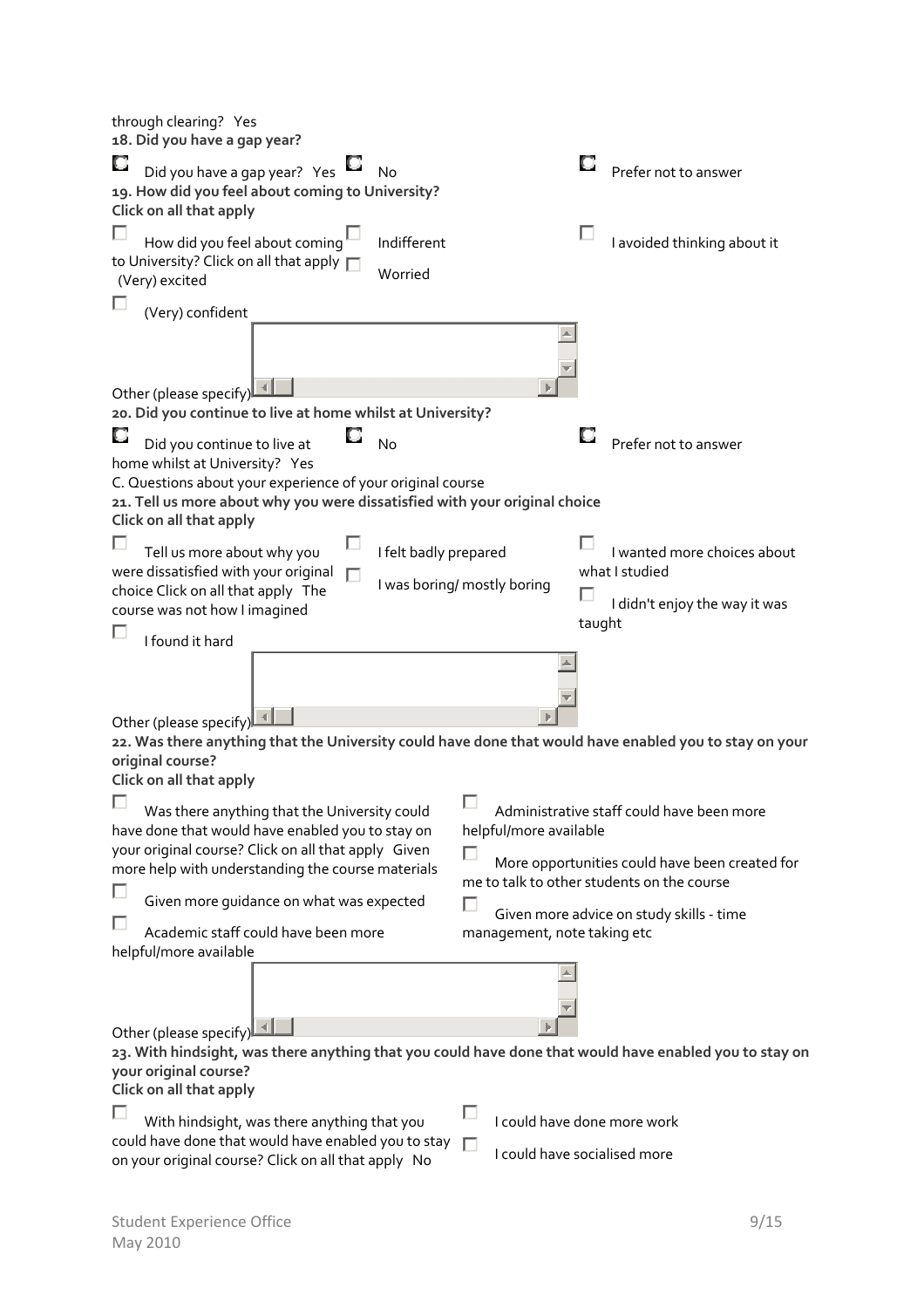|                                                                                                              | I could have asked for more help                 |                                                                                                     |         |                                |                                                         |                          |  |  |  |
|--------------------------------------------------------------------------------------------------------------|--------------------------------------------------|-----------------------------------------------------------------------------------------------------|---------|--------------------------------|---------------------------------------------------------|--------------------------|--|--|--|
|                                                                                                              |                                                  |                                                                                                     |         |                                |                                                         |                          |  |  |  |
|                                                                                                              |                                                  |                                                                                                     |         |                                |                                                         |                          |  |  |  |
|                                                                                                              | Other (please specify)                           |                                                                                                     |         |                                |                                                         |                          |  |  |  |
| 24. If you were living away from home, how did you feel about your accommodation?<br>Click on all that apply |                                                  |                                                                                                     |         |                                |                                                         |                          |  |  |  |
|                                                                                                              |                                                  | If you were living away from home, how did you                                                      |         |                                | I felt safe and comfortable in my hall                  |                          |  |  |  |
|                                                                                                              |                                                  | feel about your accommodation? Click on all that                                                    |         |                                |                                                         |                          |  |  |  |
|                                                                                                              | apply I loved where I was living                 |                                                                                                     |         | I liked the food               |                                                         |                          |  |  |  |
|                                                                                                              | I had a lot of friends                           |                                                                                                     |         | I felt very isolated           |                                                         |                          |  |  |  |
|                                                                                                              |                                                  | I thought the standard of accommodation was                                                         |         | I didn't enjoy living in halls |                                                         |                          |  |  |  |
| poor                                                                                                         |                                                  |                                                                                                     |         |                                | I thought the facilities were good                      |                          |  |  |  |
|                                                                                                              | I enjoyed the social life                        |                                                                                                     |         |                                | People behaved antisocially                             |                          |  |  |  |
|                                                                                                              | I liked the area my hall was in                  |                                                                                                     |         |                                |                                                         |                          |  |  |  |
|                                                                                                              | I enjoyed cooking for myself                     |                                                                                                     |         |                                |                                                         |                          |  |  |  |
|                                                                                                              |                                                  |                                                                                                     |         |                                |                                                         |                          |  |  |  |
|                                                                                                              |                                                  |                                                                                                     |         |                                |                                                         |                          |  |  |  |
|                                                                                                              | Other (please specify)                           |                                                                                                     |         |                                |                                                         |                          |  |  |  |
|                                                                                                              | Click on all that apply                          | 25. How did you feel about your studies?                                                            |         |                                |                                                         |                          |  |  |  |
|                                                                                                              |                                                  |                                                                                                     |         |                                |                                                         |                          |  |  |  |
|                                                                                                              |                                                  | How did you feel about your studies? Click on all<br>that apply I was very interested in the course |         | someone in the school office   | If I had a question, I felt I could approach            |                          |  |  |  |
|                                                                                                              | materials                                        |                                                                                                     |         |                                |                                                         |                          |  |  |  |
|                                                                                                              |                                                  | I was bored a lot of the time                                                                       |         |                                | I made friends on my course<br>I enjoyed doing the work |                          |  |  |  |
|                                                                                                              | If I had a question, I felt I could speak to the |                                                                                                     |         |                                |                                                         |                          |  |  |  |
|                                                                                                              | lecturer about it                                |                                                                                                     |         |                                | I couldn't see what I would do afterwards               |                          |  |  |  |
|                                                                                                              |                                                  | There was a lot I didn't understand                                                                 | adviser |                                | I had a good relationship with my academic              |                          |  |  |  |
|                                                                                                              | The course was what I expected                   |                                                                                                     |         |                                |                                                         |                          |  |  |  |
|                                                                                                              | I missed a lot of classes                        |                                                                                                     |         |                                | I felt confident about being successful                 |                          |  |  |  |
|                                                                                                              |                                                  |                                                                                                     |         |                                |                                                         |                          |  |  |  |
|                                                                                                              |                                                  |                                                                                                     |         |                                |                                                         |                          |  |  |  |
|                                                                                                              | Other (please specify)                           |                                                                                                     |         |                                |                                                         |                          |  |  |  |
|                                                                                                              | enjoyment of the course?                         | 26. When you were first enrolled, did you feel that missing family and friends interfered with your |         |                                |                                                         |                          |  |  |  |
|                                                                                                              |                                                  |                                                                                                     |         |                                |                                                         |                          |  |  |  |
|                                                                                                              |                                                  | When you were first enrolled, did you feel that<br>missing family and friends interfered with your  |         | Quite a lot                    |                                                         |                          |  |  |  |
|                                                                                                              | enjoyment of the course? Not at all              |                                                                                                     |         | Very much so                   |                                                         |                          |  |  |  |
| U.<br>A little                                                                                               |                                                  |                                                                                                     |         |                                |                                                         |                          |  |  |  |
|                                                                                                              |                                                  | 27. Please ignore this question. The design is incorrectly formatted.<br>Agree strongly             | Agree   |                                | <b>Disagree</b>                                         | <b>Strongly disagree</b> |  |  |  |
|                                                                                                              | On my original                                   | Please ignore                                                                                       |         |                                |                                                         | <b>Strongly</b>          |  |  |  |
|                                                                                                              | course, I often felt                             | this question. The                                                                                  | Agree   |                                | <b>Disagree</b>                                         | disagree                 |  |  |  |
|                                                                                                              | <b>Student Experience Office</b>                 |                                                                                                     |         |                                |                                                         | 10/15                    |  |  |  |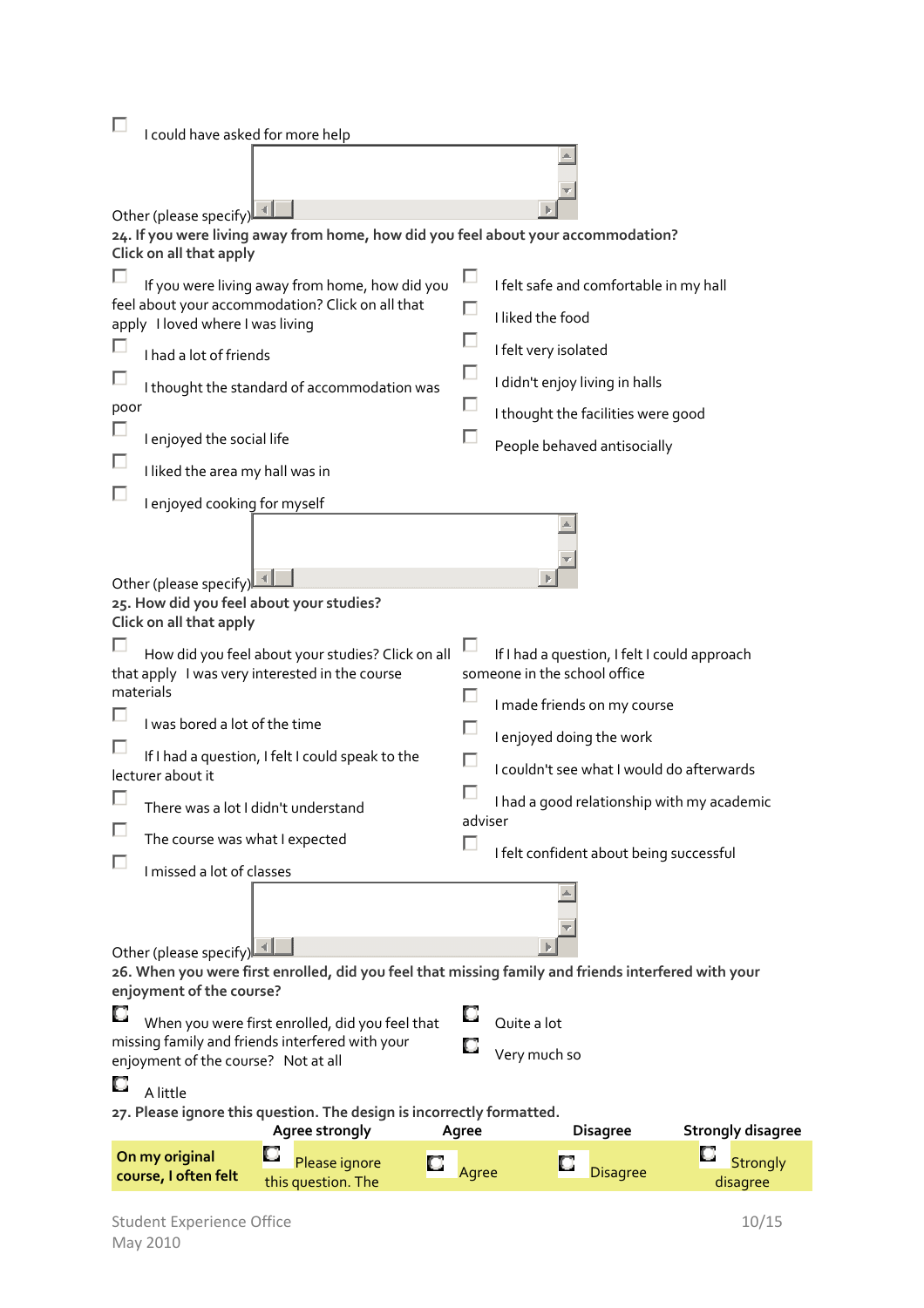|                                                                                                                                                                                                                                                                                                                              | Agree strongly                                                                                                       | Agree        | <b>Disagree</b>           | <b>Strongly disagree</b>         |  |  |
|------------------------------------------------------------------------------------------------------------------------------------------------------------------------------------------------------------------------------------------------------------------------------------------------------------------------------|----------------------------------------------------------------------------------------------------------------------|--------------|---------------------------|----------------------------------|--|--|
| lonely                                                                                                                                                                                                                                                                                                                       | design is incorrectly<br>formatted. On my<br>original course, I<br>often felt lonely<br>Agree strongly               |              |                           |                                  |  |  |
| On my original<br>course, I often felt 'I<br>don't belong here'                                                                                                                                                                                                                                                              | $\Box$<br>On my original<br>course, I often felt 'I<br>don't belong here'<br><b>Agree strongly</b>                   | $\Box$ Agree | $\Box$<br>Disagree        | Strongly<br>disagree             |  |  |
| On my original<br>course, I often felt<br>stressed and<br>anxious                                                                                                                                                                                                                                                            | O<br>On my original<br>course, I often felt<br>stressed and anxious<br>Agree strongly                                | $\Box$ Agree | $\Box$<br><b>Disagree</b> | Strongly<br>disagree             |  |  |
| On my original<br>course, I often felt I<br>didn't understand<br>the course<br>materials                                                                                                                                                                                                                                     | u<br>On my original<br>course, I often felt I<br>didn't understand the<br>course materials<br>Agree strongly         | $\Box$ Agree | <b>Disagree</b>           | Strongly<br>disagree             |  |  |
| On my original<br>course, I often felt<br>that people were<br>very different from<br>those at home                                                                                                                                                                                                                           | On my original<br>course, I often felt<br>that people were very<br>different from those<br>at home Agree<br>strongly | $\Box$ Agree | <b>Disagree</b>           | <b>Strongly</b><br>disagree      |  |  |
| On my original<br>course, I often<br>thought about<br>leaving                                                                                                                                                                                                                                                                | O<br>On my original<br>course, I often<br>thought about<br>leaving Agree<br>strongly                                 | $\Box$ Agree | Disagree                  | Strongly<br>disagree             |  |  |
| On my original<br>course, I often<br>thought about<br>changing to a<br>different<br>programme                                                                                                                                                                                                                                | D<br>On my original<br>course, I often<br>thought about<br>changing to a<br>different programme<br>Agree strongly    | Agree        | <b>Disagree</b>           | О<br><b>Strongly</b><br>disagree |  |  |
| 28. Tell us what, if anything, you enjoyed about your original course                                                                                                                                                                                                                                                        |                                                                                                                      |              |                           |                                  |  |  |
| Click on all that apply<br>Tell us what, if anything, you enjoyed about your<br>Learning more about my subject area<br>original course Click on all that apply Being in<br>П<br>Being challenged by the course<br>Manchester<br>Making new friends<br>My social life<br>Being part of the University<br>Living independently |                                                                                                                      |              |                           |                                  |  |  |
|                                                                                                                                                                                                                                                                                                                              | The societies and activities I was involved in                                                                       |              |                           |                                  |  |  |
| Other (please specify)                                                                                                                                                                                                                                                                                                       |                                                                                                                      |              |                           |                                  |  |  |

D. Questions about your decision to enrol on your current course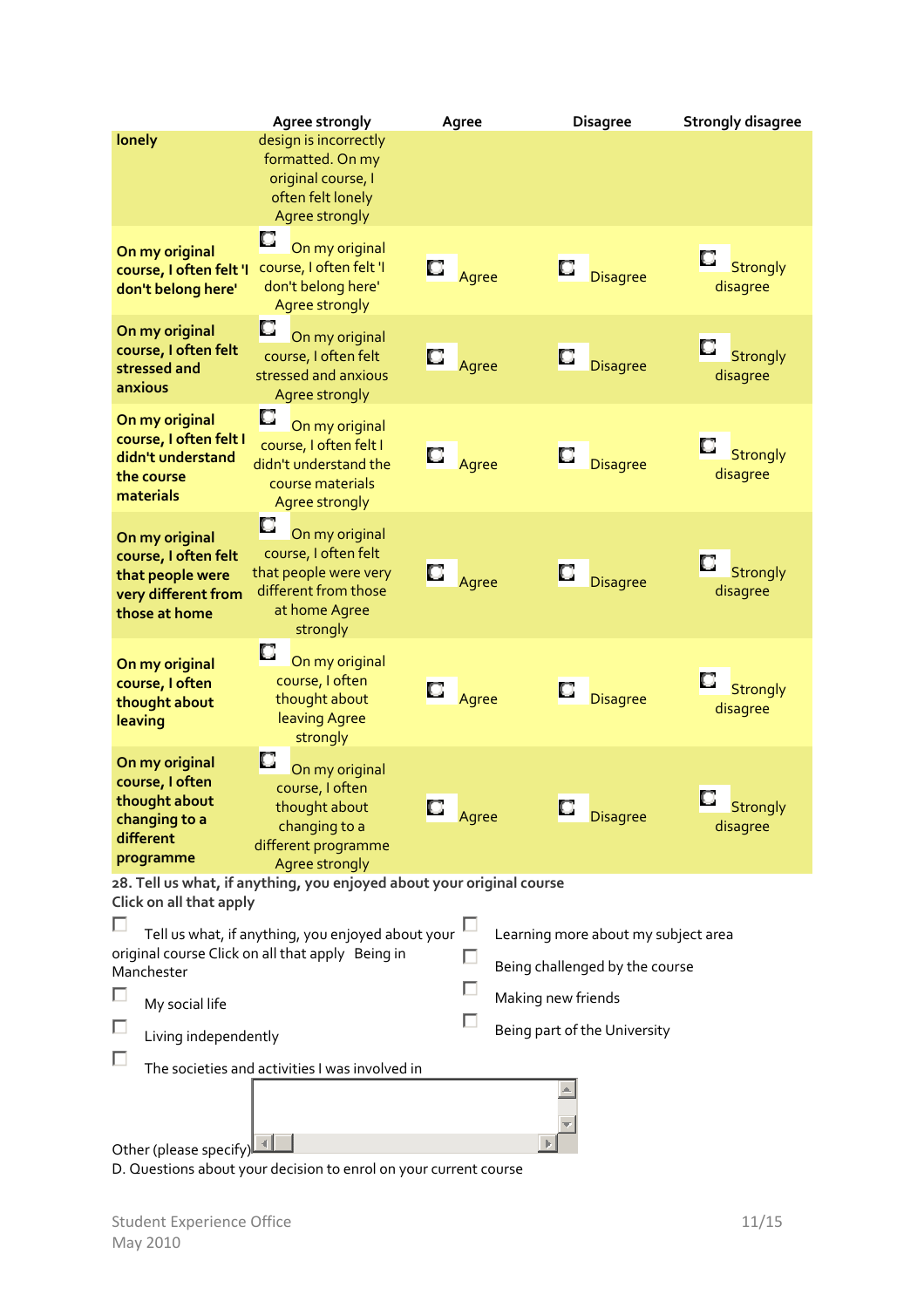**29. Tell us more about why you wanted to change to your current course Click on all that apply** П Tell us more about why you wanted to change to  $\Box$ I knew people on the course your current course Click on all that apply lexpected I thought I was more likely to be successful to enjoy the subject (much) more П I thought that I would enjoy the way it was taught Other (please specify) **30. How much research did you do about your current course? Click on all that apply** П П How much research did you do about your I spoke to a member of staff in my current school current course? Click on all that apply I looked at П I spoke to a member of staff in the original school online materials П I read the prospectus Other (please specify) $\Box$ **31. Did you ask anyone's advice about your current choice? Click on all that apply** П П Did you ask anyone's advice about your current I spoke to my academic adviser choice? Click on all that apply I spoke to an  $\Box$ I spoke to someone from the central support administrator in this school services П I spoke to my family Г I spoke to someone from the Careers Service Е I spoke to friends Г I spoke to someone from the Academic Advisory П I spoke to a student support officer Service Other (please specify) **32. Please ignore this question. The design is incorrectly formatted. Agree strongly Agree Disagree Strongly disagree** D Please ignore this question. The **I found out much** design is incorrectly Agree **Disagree** Strongly **more about the** formatted. I found disagree **course content** out much more about the course content Agree strongly o I found out **I found out much** Agree **Disagree** Strongly much more about the **more about the method of teaching** method of teaching disagree Agree strongly **I feel that this is** O I feel that this is Agree **D**isagree Strongly **much more MY** much more MY **choice** disagreechoice Agree strongly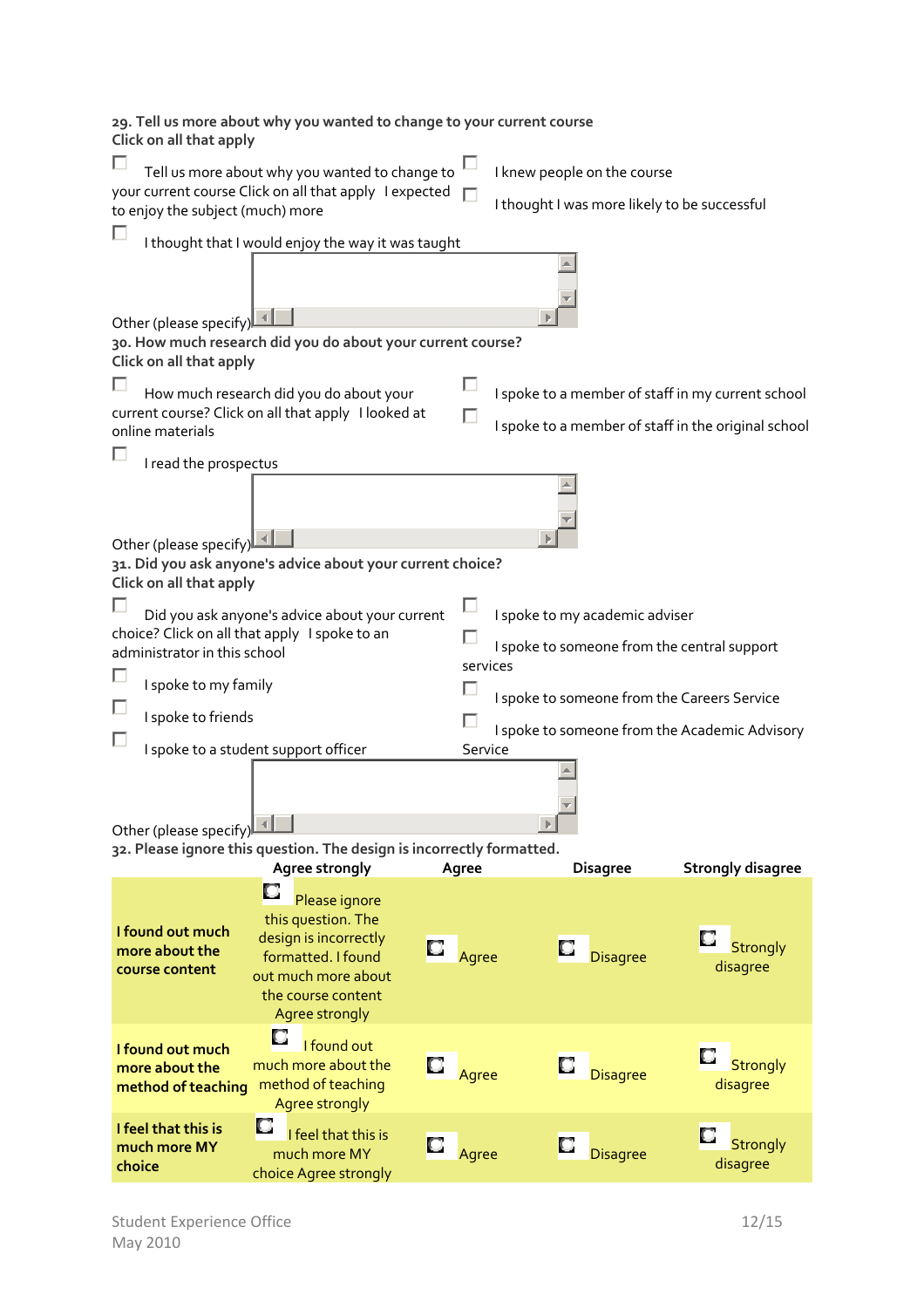|                                                                                                                                                                                 | Agree strongly                                                                                                                                                                                                                                                                                                                    |  | Agree |                                                        | <b>Disagree</b>                       | <b>Strongly disagree</b>    |  |
|---------------------------------------------------------------------------------------------------------------------------------------------------------------------------------|-----------------------------------------------------------------------------------------------------------------------------------------------------------------------------------------------------------------------------------------------------------------------------------------------------------------------------------|--|-------|--------------------------------------------------------|---------------------------------------|-----------------------------|--|
| I feel that this is<br>what I should have<br>done from the start                                                                                                                | I feel that this is<br>what I should have<br>done from the start<br>Agree strongly                                                                                                                                                                                                                                                |  | Agree |                                                        | <b>Disagree</b>                       | <b>Strongly</b><br>disagree |  |
| your original course<br>Click on all that apply<br>seem more approachable                                                                                                       | E. Questions about your experience of your current course<br>33. Tell us what is most different about your academic experience of your current course, compared to<br>Tell us what is most different about your<br>academic experience of your current course, compared<br>to your original course Click on all that apply People |  |       | I like the style of teaching                           | I think I know what is expected of me |                             |  |
| I find it more interesting                                                                                                                                                      |                                                                                                                                                                                                                                                                                                                                   |  |       |                                                        |                                       |                             |  |
| Other (please specify)<br>34. Tell us what is most different about the social experience of your current course, compared to your<br>original course<br>Click on all that apply |                                                                                                                                                                                                                                                                                                                                   |  |       |                                                        |                                       |                             |  |
| more approachable                                                                                                                                                               | Tell us what is most different about the social<br>experience of your current course, compared to your<br>original course Click on all that apply People seem                                                                                                                                                                     |  |       | I feel more comfortable                                | I feel that this is 'more me'         |                             |  |
| I have a better work/ life balance<br>Other (please specify)                                                                                                                    | 35. Please indicate whether you agree with any of these statements.                                                                                                                                                                                                                                                               |  |       |                                                        |                                       |                             |  |
| relationship with; My academic adviser<br>Staff in my school office                                                                                                             | This time I feel that I have a better relationship with;<br>Please indicate whether you agree with any of<br>these statements. This time I feel that I have a better                                                                                                                                                              |  |       | People in my halls<br>Academic staff<br>The University |                                       |                             |  |
| Students on my course<br>36. Please ignore this question. The design is incorrectly formatted.<br>Agree strongly<br><b>Disagree</b><br><b>Strongly disagree</b><br>Agree        |                                                                                                                                                                                                                                                                                                                                   |  |       |                                                        |                                       |                             |  |
| This time I feel<br>better prepared                                                                                                                                             | Please ignore<br>this question. The<br>design is incorrectly<br>formatted. This time I<br>feel better prepared<br>Agree strongly                                                                                                                                                                                                  |  | Agree |                                                        | <b>Disagree</b>                       | Strongly<br>disagree        |  |
| This time I have<br>been able to make<br>more/better friends<br>on my course                                                                                                    | u<br>This time I have<br>been able to make<br>more/better friends<br>on my course Agree                                                                                                                                                                                                                                           |  | Agree |                                                        | <b>Disagree</b>                       | <b>Strongly</b><br>disagree |  |